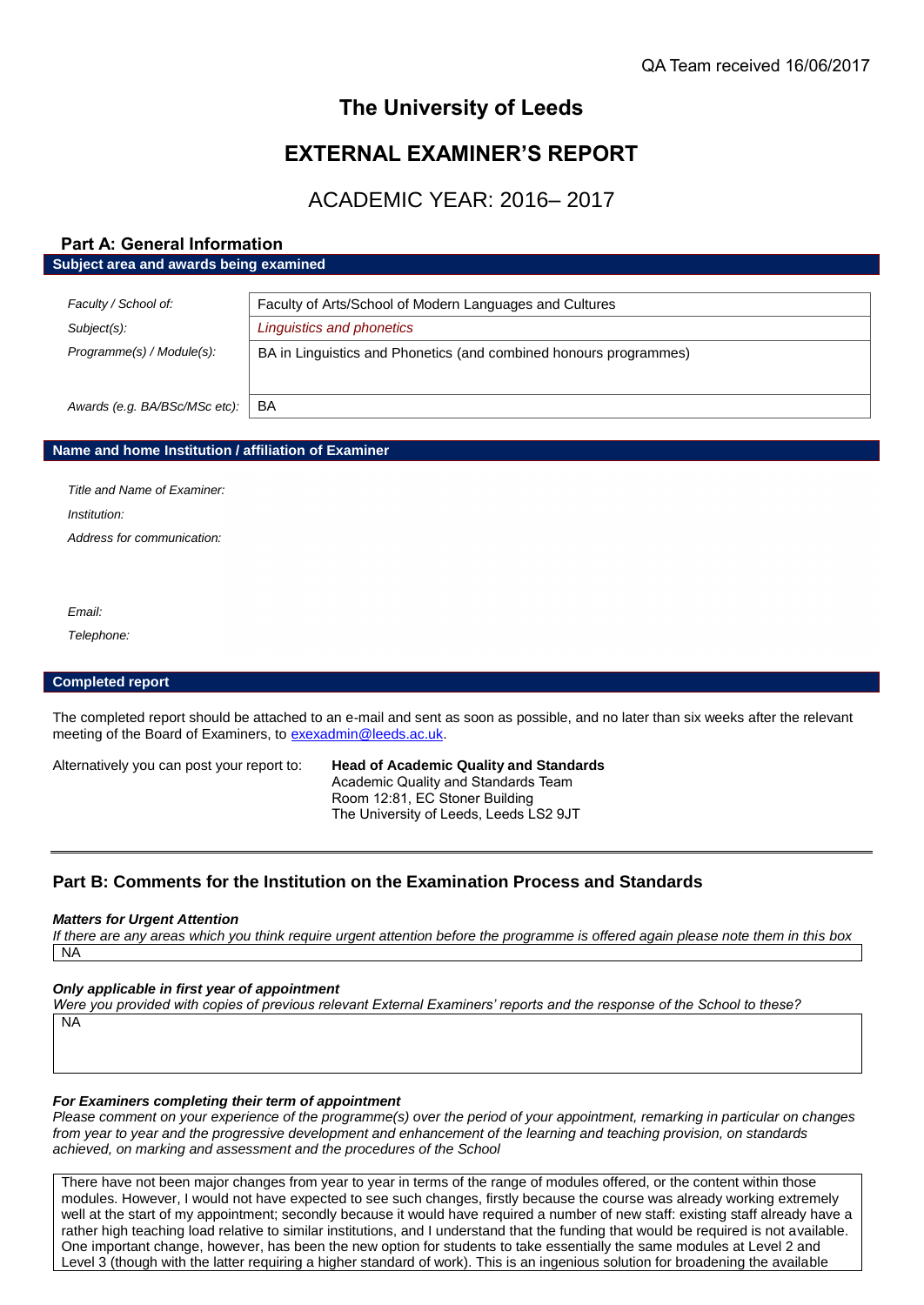curriculum without necessitating staffing increases (though I do discuss below some potential drawbacks). Thus, overall, it has been gratifying to see that standards of learning and teaching provision have been maintained, and even improved. There have also been improvements in the marking and assessment procedures: When I first started my appointment, I felt that the marking standards were out of line with comparable institutions: Only 5% of students achieved a first class honours degree, as compared with 20% nationally. Having raised this issue in previous reports and meetings, I was pleased to see that the department took steps to address this issue, and for the past two years have been marking at an entirely appropriate standard.

When I was first appointed to this position by , outlined hope that I would be able to help you bring more quantitative methods into the course. Although I have emphasized this goal in previous external examiner reports, it has not yet been achieved, though steps have been taken in this direction this current year, with the introduction of a quantitative element in one of the compulsory Year 1 Modules. In my view, you still need more, particularly given that some of the Year 3 Projects require relatively advanced statistical analyses (e.g., 2x2 ANOVA). There is clearly a resource issue here: you do not have the staff available to introduce a new research methods and statistics module, but I would encourage you to think seriously about alternatives. There are some excellent online courses available. Other departments at Leeds will run such modules that your students could possibly join (e.g., Psychology, Medicine?), or you could have a once-a-year training day, given by an external expert.

Finally, I have been pleased to see significant improvements in the procedures – particularly module moderation, which is now both smooth and effective – and the feedback given to students. For most modules, students receive extremely detailed cohort and personalized feedback, in addition to detailed marking schemes and model answers that demonstrate exactly what needed to be done to obtain a top mark.

Overall, thanks to the efforts of both linguistics staff and my predecessor , this course was in an extremely strong position when I took over; and thanks to the adoption of more appropriate marking standards, I am pleased to be able to say that I am leaving it in an even stronger position than I found it.

#### **Standards**

- **1. Please indicate the extent to which the programme Aims and Intended Learning Outcomes (ILOs) were commensurate with the level of the award**
	- *The appropriateness of the Intended Learning Outcomes for the programme(s)/modules and of the structure and content of the programme(s);*
	- *The extent to which standards are appropriate for the award or award element under consideration.* The intended learning outcomes are entirely appropriate for both the single and combined honours programmes.

The standards are appropriate. In previous years, I noted that the proportion of students achieving a first-class honours degree was well below national benchmarks for comparable courses at comparable institutions. After I raised this issue, the department consciously took steps to address it, and am I pleased to say that the resultant increase in marks last year has been maintained this year, with module modules having around theexpected level of firsts (i.e., around 20%, as opposed to around 5% in previous years).

#### **2. Did the Aims and ILOs meet the expectations of the national subject benchmark (where relevant)?**

 *The comparability of the programme(s) with similar programme(s) at other institutions and against national benchmarks and the Framework for Higher Education Qualifications.*

Both the single and joint honours degree programmes meet national benchmarks, and are extremely similar to those of equivalent degrees at other institutions.

# **3. Please comment on the assessment methods and the appropriateness of these to the ILOs**

 *The design and structure of the assessment methods, and the arrangements for the marking of modules and the classification of awards;* 

 *The quality of teaching, learning and assessment methods that may be indicated by student performance.* Each module (except the dissertation) includes one exam and one piece of coursework (typically 50/50 split). Previously some modules had more than one piece of coursework, but I understand that this has been discouraged, and now all (except some phonetics/phonological practical tests) have only one. The range of tasks in the assignment was excellent (discourse analysis, phonology practical, essay, oral/aural components) and I appreciated the flexibility module coordinators have in matching the task to the intended learning outcomes of the module. The exams also followed a wide range of different formats (MCQs, short answers, essays).

The only concern I would raise is whether MCQs, True/False answers and definition-giving questions are suitable for Level 2 and, particularly, Level 3. These types of questions have their place –when it is important to establish a strong factual base (e.g., in Year 1). However, I really feel that Yr3 modules should be about sharpening students' critical/analytical skills, which can really only be done with essay exam answers (and you have small enough numbers on your modules for this to be feasible). There may be a place for *some* very *limited* use of MCQs, T/F questions in Yr3 – when the goal of a particular module or part of the exam is to test factual knowledge – but this should be the exception rather than the rule. Certainly, Yr3 students should not – in my view – be taking exams that consist entirely of MCQs, as is the case for one module. This may mean splitting up the combined Yr2+Yr3 modules. But a better solution I believe would be to introduce more essay answers at both Levels 2 and 3.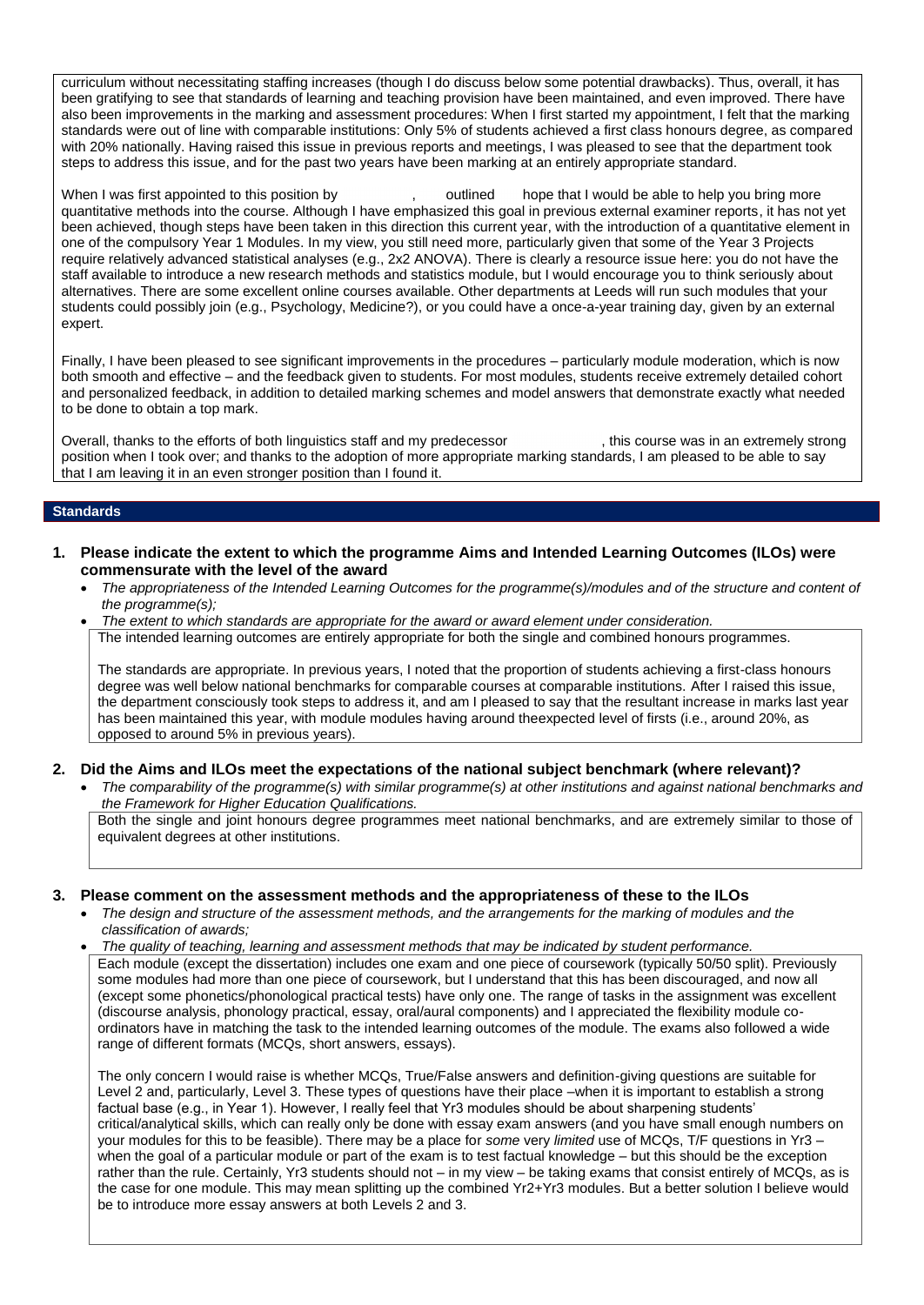The marking and moderation systems seem to be very robust. In particular, I was pleased to see that marks were sometimes moved up or down in response to suggestions from the moderator, which does not seem to happen often at other institutions. I was also pleased to see an excellent paper trail.

As in previous reports, I continue to have concerns regarding the use of a fully-continuous – as opposed to categorical marking scheme: I do not believe that markers can really distinguish work that is deserving of (for example) 64 vs 65 vs 66. Last year I was told that a change to the categorical scheme is now in the offing. It has not yet appeared, but I hope it will do so soon.

The standard of work produced was very high overall, and I was again particularly impressed by performance in the Syntax modules, Life-Cycle of Languages and the Dissertation.

#### **4. Were students given adequate opportunity to demonstrate their achievement of the Aims and ILOs?**

- The academic standards demonstrated by the students and, where possible, their performance in relation to students on *comparable courses;*
- *The strengths and weaknesses of the students as a cohort.*

As noted above, the wide range of assessments offers students ample opportunity to show their strengths and weaknesses. Since the changes in the marking standards two years ago, students are now performing comparably to students at similar institutions. The strengths include a particularly detailed knowledge of the more technical aspects of linguistics, particularly morphosyntax. It feels a little harsh to cite this as a weakness, given that it is not explicitly taught, but I feel that students could benefit from some training in experimental methods and – particularly – statistics.

# **5. For Examiners responsible for programmes that include clinical practice components, please comment on the learning and assessment of practice components of the curriculum**

NA

**6. Please comment on the nature and effectiveness of enhancements to the programme(s) and modules since the previous year**

*It would be particularly helpful if you could also identify areas of good practice which are worthy of wider dissemination.*  There have been no real changes this year, but none were necessary: Since the adoption of more generous marking standards last year, the course has been in excellent shape.

**7. Please comment on the influence of research on the curriculum and learning and teaching**

*This may include examples of curriculum design informed by current research in the subject; practice informed by research; students undertaking research.* 

Most modules are taught by a member of staff who has published important research in the relevant area. Students achieving the highest marks in the project often conduct research that is close to publishable standard (particularly the priming study dissertation with a mark of 86).

# **8. Where the programme forms part of an Integrated PhD, please comment on the appropriateness of the programme as training for a PhD**

NA

# **For Examiners involved in mentoring arrangements**

**9. If you have acted as a mentor to a new External Examiner or have received mentor support please comment here on the arrangements** NA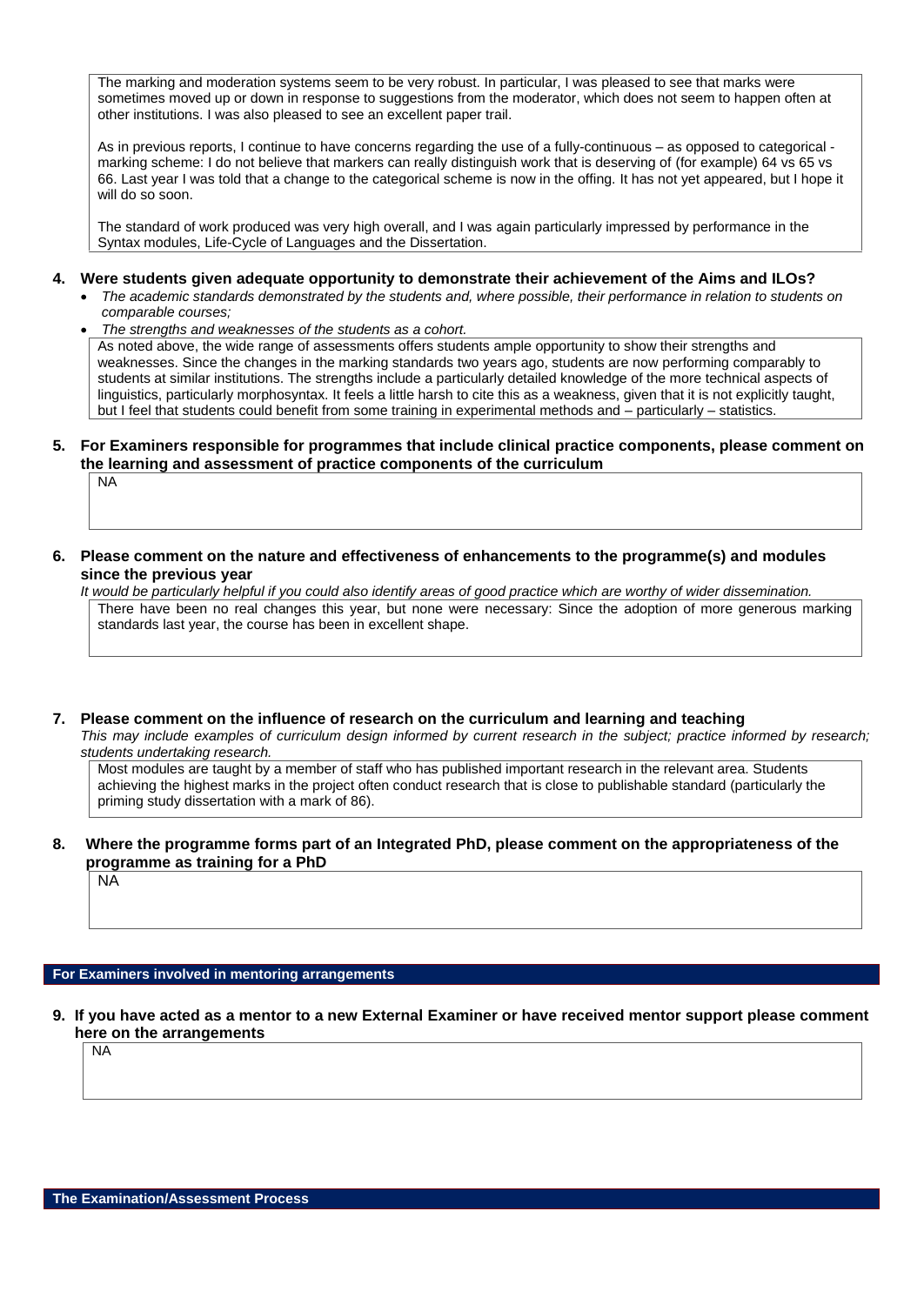- **10. The University and its Schools provide guidance for External Examiners as to their roles, powers and responsibilities. Please indicate whether this material was sufficient for you to act effectively as an External Examiner.**
	- *Whether External Examiners have sufficient access to the material needed to make the required judgements and whether they are encouraged to request additional information.*

Yes, the documentation was sufficient, and I was easily able to request additional information where required.

- **11. Did you receive appropriate documentation relating to the programmes and/or parts of programmes for which you have responsibility, e.g. programme specifications or module handbooks, marking criteria?**
	- *The coherence of the policies and procedures relating to External Examiners and whether they match the explicit roles they are asked to perform.*

Yes. Most staff went above and beyond what is required in terms of providing a detailed marking scheme/model answer. I understand that this is provided to students where possible, and this is really excellent practice in terms of giving detailed feedback.

#### **12. Were you provided with all draft examination papers/assessments? Was the nature and level of the questions appropriate? If not, were suitable arrangements made to consider your comments?**

Yes - I provided feedback on the draft exams, and was very satisfied with the response from staff. Two staff actually changed questions/marking schemes as a response to my suggestions, which is gratifying.

# **13. Was sufficient assessed / examined work made available to enable you to have confidence in your evaluation of the standard of student work? Were the scripts clearly marked/annotated?**

Yes – in rare cases where scripts were not provided I was able to see the work online. One please: Please could the marks be written on the coursework feedback sheets? This will make my successor's job as a moderator much easier!

**14. Was the choice of subjects for dissertations appropriate? Was the method and standard of assessment appropriate?**

Yes, this was a real strength – everything from Donald Trump to Australian hypocritics ("choccie biccie"). The standard of marking was entirely appropriate, and there were no cases of unresolved discrepancies between markers.

#### **15. Were the administrative arrangements satisfactory for the whole process, including the operation of the Board of Examiners? Were you able to attend the meeting? Were you satisfied with the recommendations of the Board?**

Yes

**16. Were appropriate procedures in place to give due consideration to mitigating circumstances and medical evidence?**

Yes

# **Other comments**

# **Please use this box if you wish to make any further comments not covered elsewhere on the form**

Generally there is an appropriate degree of standardization across modules. One exception is that an essay counting for 50% is usually 2500 words, but sometimes 2000 and – in one case – 1500. Unless there is a particular reason for this discrepancy, I would standardize word limits across modules in order to ensure fairness between students taking different modules.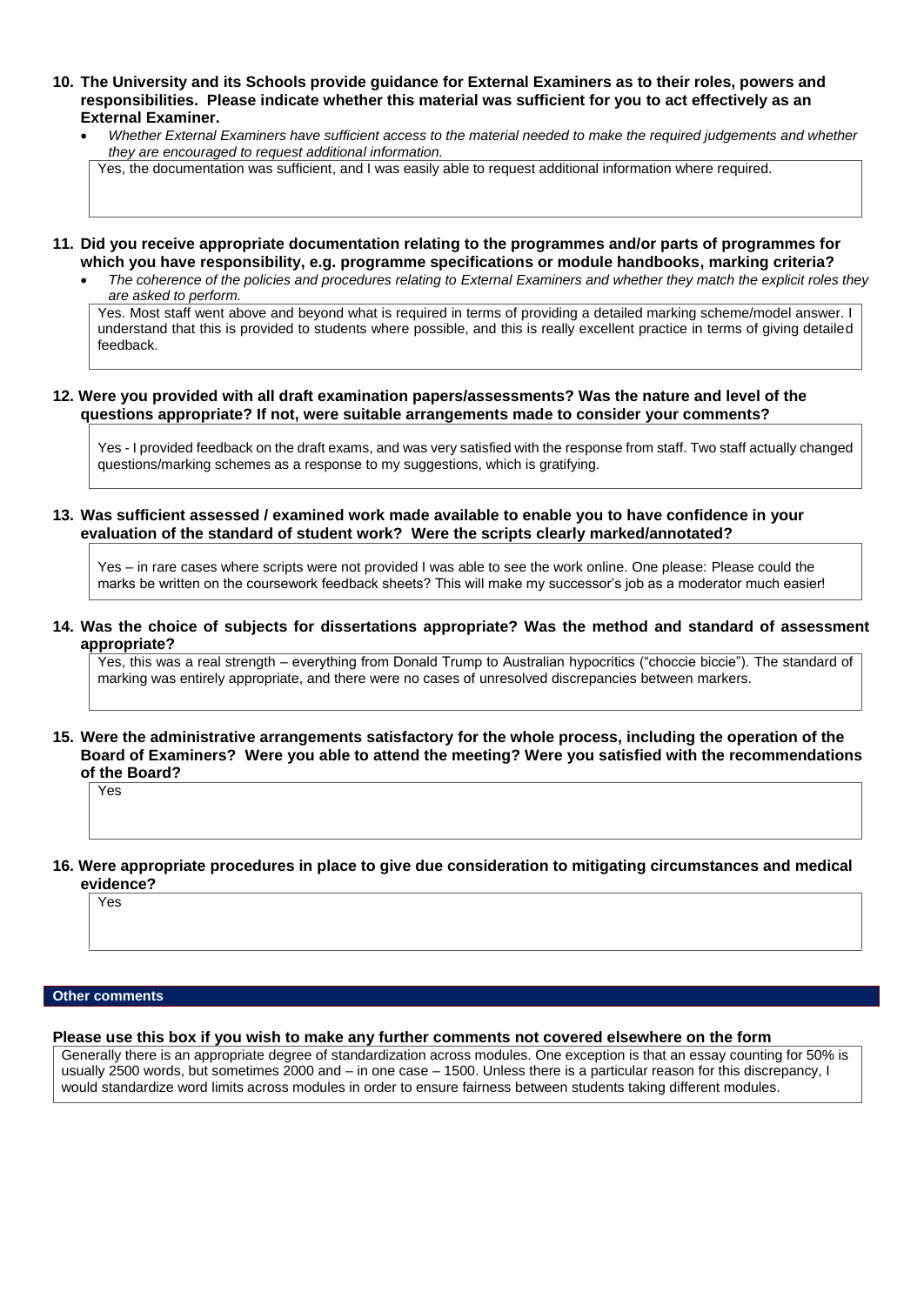# **Part C: School Response to External Examiner Report**

# **Name of School and Head of School (or nominee)**

| Title and Name of Responder: |                                                                            |
|------------------------------|----------------------------------------------------------------------------|
| Position*:                   | <b>LCS Assessment Lead</b>                                                 |
| Faculty / School of:         | Faculty of Arts and Humanities, School of Languages Cultures and Societies |
| Address for communication:   | University of Leeds<br>Leeds LS2 9JT                                       |
| Email:                       |                                                                            |
| Telephone:                   |                                                                            |

*\*If the individual responding to the report is not the Head of School please state their position within the School.*

#### **Completing the School response**

The completed School response (including the full original report) should be attached to an e-mail and sent to the Pro-Dean for Student Education in the relevant Faculty. Following approval by the Pro-Dean for Student Education, the School must send the response (including the full original report) directly to the External Examiner. A copy must also be emailed to the Quality Assurance Team at gat@leeds.ac.uk. External Examiners should receive a formal response no later than six weeks after receipt of the original report.

# *Response to Points of innovation and/or good practice*

# LCS collective response:

Programmes within the School are regarded very positively overall and are seen by our external examiners as being of high quality, with excellent teaching and student performance.

It is extremely pleasing to receive positive feedback in the area of innovation, not least because of the ongoing investment that colleagues make in this respect. The clear presence of research-led teaching is balanced with the ongoing diversity of modules we are able to offer our students. The development of the Final Year Project, commended as an enhancement, is reflected in the research methodology training offered across our subject areas. In addition, we have been commended for the rigorous approach to assessment, with clear communication to students and excellent administrative organisation. The use of different approaches to assessment to respond to the range of skills we want our students to develop is also noted with thanks.

We are grateful to our external examiners for identifying instances of innovative assessment, accompanied by clear feedback, and in particular it is pleasing to see where this has been a noted as a focus of improvement for subject areas. Further good practice has been identified in our enhanced use of digital resources and of the VLE, including the introduction of online marking in some areas, ongoing discussions about Health and Safety notwithstanding.

Other areas of good practice identified included the presentation of awards to recognise outstanding academic achievements, as well as the development of key skills that link directly to employability. Praise is consistently seen in relation to high standards of teaching throughout the School, in the existence of co-taught L2 and L3 cohorts in some subject areas – a practice under discussion for wider School implementation in order to extend module choice – and in the rigour of processes overall.

# Subject area individual response:

We are pleased with **positive comments on changes at programme and module level made during** his tenure. In particular, highlights our practice of co-teaching Level 2 and 3 module variants; our careful attention to module marks distributions in moderation; and the transparency of our moderation practice more generally.

# *Response to Enhancements made from the previous year*

# LCS collective response:

Pleasingly, in response to the question about enhancements made since last year there was very reassuring evidence of subject areas having responded to examiners' previous comments. Moreover, there were many instances where there were no necessary enhancements because nothing had been deemed necessary to mention in the previous year.

# Subject area individual response:

Again, we are pleased with positive comments on changes at programme and module level made during his tenure. I cannot discern any comments that relate to specific changes made in the past year, and points out that 'There have been no real changes this year, but none were necessary'.

made various substantive recommendations in first examiner's report, and addressing these recommendations thoroughly has taken several years.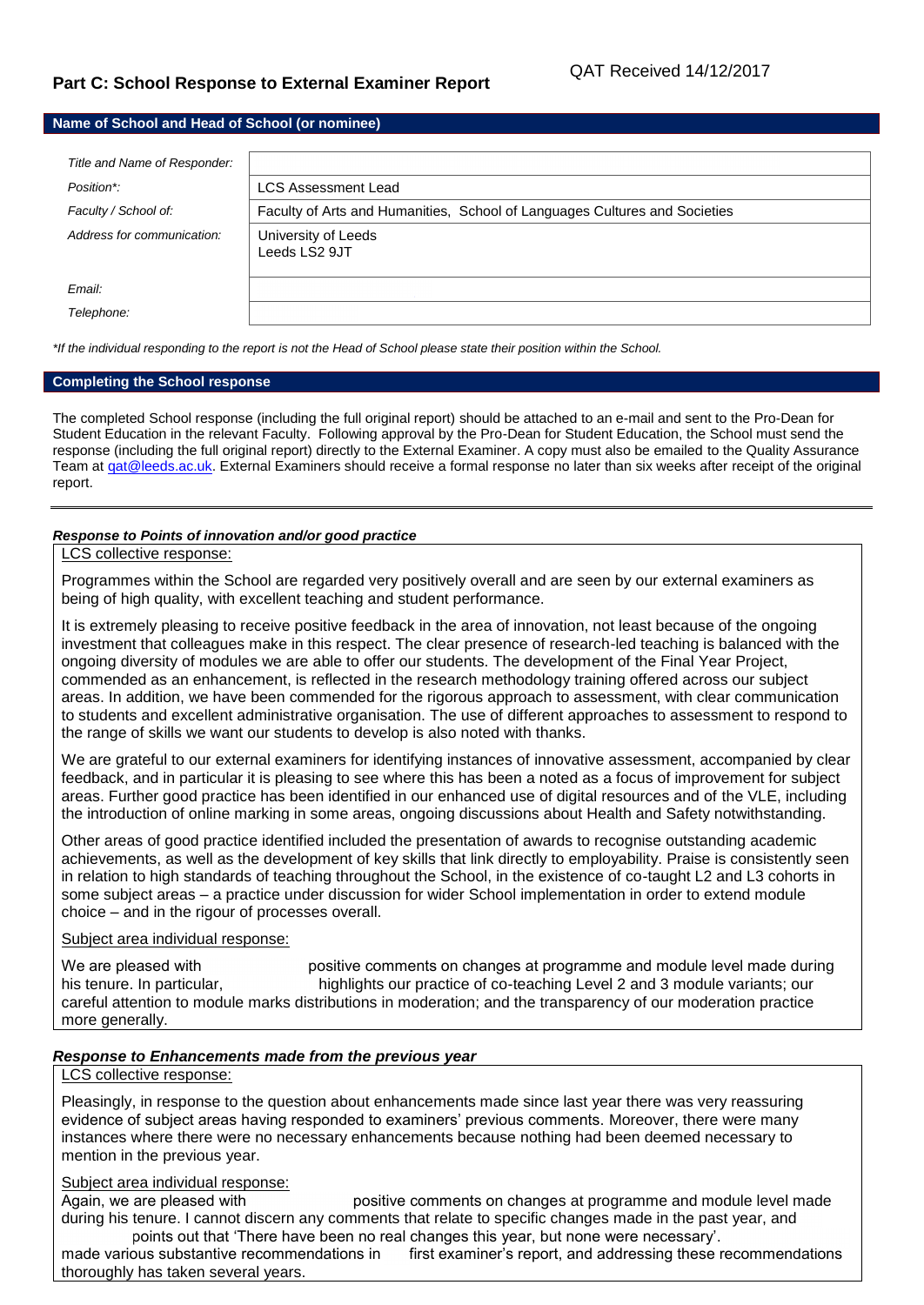# *Response to Matters for Urgent Attention*

*If any areas have been identified for urgent attention before the programme is offered again please provide a specific response to them here:*

LCS collective response:

Only five of the School's 30 external examiners for UG programmes raised matters for urgent attention. Two of these concerns the implementation of the University policy that all students starting their degree in 2017-18 must undertake a 40-credit Final Year Project (a Final Year Project became compulsory for all students starting their degree in 2014-15). One external examiner was concerned that this would impact upon the provision of a wide range of Level 3 optional modules, restrict the development of employability skills, and that some students would not be suited to such a mode of working. Other external examiners also voiced similar concerns in relation to module choice, though not as a matter for urgent attention.

In 2016-17, LCS developed a suite of School-wide 40-credit and 20-credit FYP modules, intended to replace the separate subject-level dissertation modules in most subject areas. They include traditional dissertation and extended essay variants, both 20- and 40-credit translation projects and a 40-credit digital documentary project. These modules were piloted in German, Russian and Slavonic Studies, Arabic, Islamic and Middle Eastern Studies, and East Asian Studies. In 2017-18 they have been rolled out across all subject areas in the School. Students doing a degree in the relevant language may choose to write their FYP in French, German, Russian, Spanish or Portuguese.

Enrolment figures indicate that approximately 2/3 of students have opted for a 40-credit FYP, suggesting that students welcome the opportunity to undertake a weighty independent project. The variety of FYP formats is intended to address the fact that not all students are suited to a traditional dissertation format. For students taking the traditional dissertation variants, the peer group meetings, organised by the students themselves, and the presentation of their research at the FYP Conference, develop employability skills; the option to write in the target language in some subject areas enables students to showcase their language ability. The School is also exploring the possibility of co-teaching Level 2 and Level 3 variants of the same module, a system already practised successfully in some subject areas, in order to extend module choice more efficiently. Whilst we are grateful that external examiners have suggested grounds for caution, for the above reasons we believe that we are responding to University policy in a way that will benefit our students and will not restrict their options. We will continue to monitor the place of the FYP and module choice in our curriculum as part of the School-wide curriculum review and programme reform currently underway and due to be implemented in 2019-20. The School continues to discuss and work with the subject area to consider remaining concerns where there seems to be a discrepancy with wider School and institutional experience.

Another external examiner raised a concern relating to moderation of School FYP marks when marking is done within subject areas and the role of subject external examiners in recommending changes to FYP marks in isolation from the School-wide set of marks. We greatly appreciate the identification of such concerns during the FYP's pilot year and we are seeking advice from the Faculty Assessment and Standards Group. We will provide specific guidance to external examiners on the moderation of School FYP marks in May 2018.

The other matters for urgent attention were concerns about exam questions, assessment and August resit administration, relating to specific subject areas. Each of these issues is being addressed in the subject areas concerned.

Subject area individual response:

We are pleased that did not highlight any matters for urgent attention.

# *Response to questions 1-7 (and related comments)*

*Schools may provide a general response; however, where Examiners raise specific points these must be addressed individually:*

# LCS collective response:

We are extremely grateful to those external examiners who have reached the end of their term of appointment. We thank you for your support, feedback and collegiality during your tenure. We are also very grateful to those of you who acted as mentors for external examiners new to the role. More than one external examiner suggested that it would be useful to arrange meetings between externals and students. This is a valuable suggestion, and we will consider how to implement this during the externals' visits in June.

# Subject area individual response:

The only specific new points raised by concern the use of MCQ exams at Levels 2 and 3, and the (moderate) variation in essay sizes at each level of study. In own institution, MCQ exams are only used at Level 1, and essay sizes are standardized by level. We have discussed this point, and feel that the appropriateness of assessment methods should be judged on a module-by-module basis, and that there is no good reason to standardize methods by programme level just for the sake of consistency. We will consult the continuing and incoming examiners on this issue.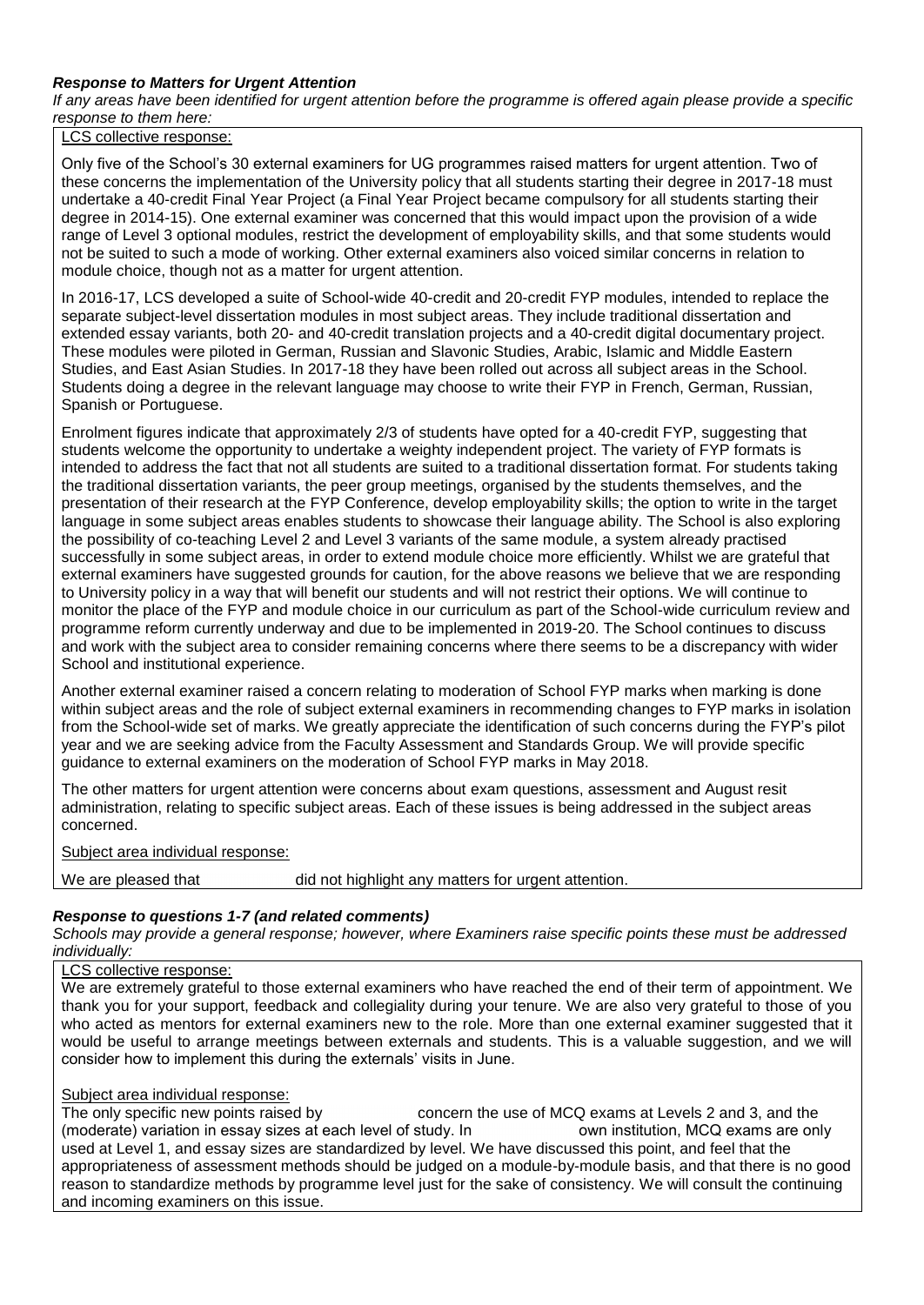# **Standards**

# *Response to questions 8 to 16 (and related comments)*

*Schools may provide a general response; however, where Examiners raise specific points these must be addressed individually:*

# LCS collective response:

We are delighted that our external examiners have high praise for the breadth and scope of our programmes, for the degree to which they are informed by staff research, and for the comparability of standards with national benchmarks and other institutions. Programme aims and ILOs were found to be clear, appropriate and transparent. Many external examiners also commented positively on the use of blended learning and digital resources in relation to student engagement.

# Subject area individual response:<br>We are pleased with

positive evaluations here.

# **Assessment and Feedback**

# *Response to questions 17 to 19 (and related comments)*

*Schools may provide a general response; however, where Examiners raise specific points these must be addressed individually:*

# LCS collective response

We are pleased that external examiners regard assessment in general highly in LCS, and that they deem it to reflect both a wide variety of methods and a robust internal marking procedure. There was explicit praise for our transparent marking and moderation processes. In light of the University's aims to 'assess less, better', some subject areas are integrating different skills within a single assessment. One external examiner has exhorted the School to weigh the benefits of multiple assessments for modules against the cost to staff time, and to review regularly the necessity of each assessment with a view to streamlining. There were specific discussions about the nature of assessment at the different levels, and the desirability of standardised approaches to assessment methods. Discussions of these issues, informed by the Leeds Expectations for Assessment and Feedback, will continue in the future alongside the programme reform currently being undertaken by the School.

A number of external examiners recommend that attention is given to the full use of the marking scale, especially at the upper end. We are grateful to external examiners for noting where practice could be improved in this respect and agree that to do so will maximise parity and facilitate a smooth move to the 0-100 marking scale in 2017-18. There was one expression of concern that the new marking scale could have an inflationary effect on overall averages, that the introduction of criteria for subdivision within 70-100 would be helpful, and that care should be taken to map student performance on to the new scale correctly. For 2017-18 staff and students have been provided with information sheets about the new scale, which includes a conversion chart and advice on the upper and lower extremes of the scale. The use of the 0-100 scale will be closely monitored throughout this transition year. One external examiner recommended the introduction of a categorical marking scheme. The current University recommendation is for Schools to identify where the use of such a marking scheme may be appropriate; LCS is therefore currently reviewing this in individual subject areas. Work on School-wide assessment criteria and grade descriptors is ongoing in the context of the programme reform.

In terms of feedback to students, we are gratified that the quality of our feedback is consistently commended. We continue to strive to find the right amount of feedback to be meaningful to students without creating a disproportionate workload for colleagues. In addition, one valuable piece of advice has been to vary the language used in feedback and avoid over-use of language that does not offer specific guidance.

# Subject area individual response

We are pleased with positive evaluations here. We will follow recommendation and return to the practice of including provisional marks on feedback sheets, as opposed to posting a separate marks list. This will make moderation and external examining more efficient.

# **The Progression and Awards Process**

# *Response to questions 20-35 (and related comments)*

*Schools may provide a general response; however, where Examiners raise specific points these must be addressed individually:*

# LCS collective response:

We are very pleased that generally our exam boards and the administration associated with progression and awards are found to be transparent, fair and efficient. We are grateful to our external examiners for the vital role they play in subject exam boards, in terms of ratifying module marks and where necessary moderating them, and discussing matters of comparability of student performance at module level with national benchmarks and other UK